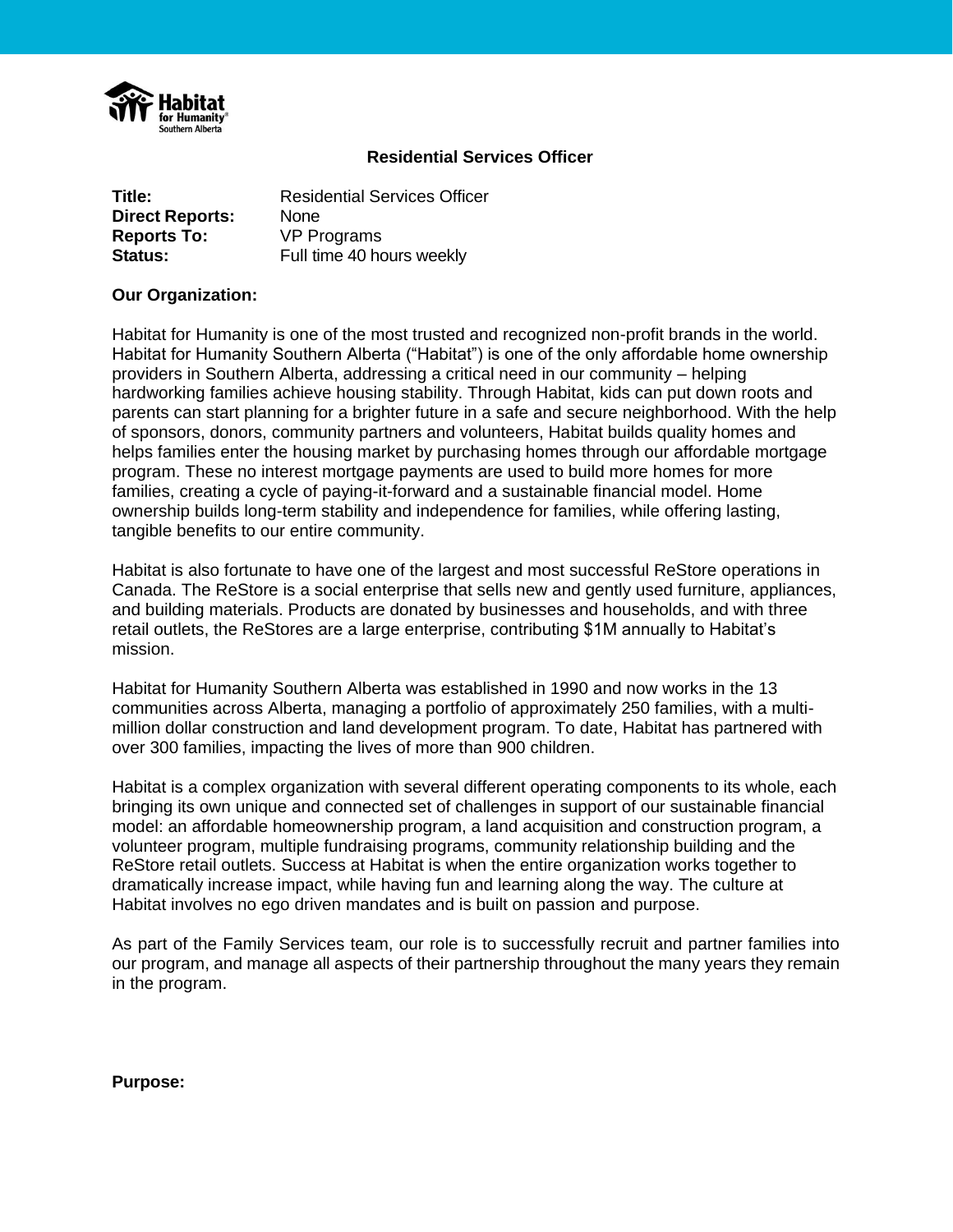

The purpose of this role is to support Habitat's affordable homeownership programs and initiatives in accordance with its mission and operational goals. The Residential Services Officer ("RSO") is part of the Family Services Team, providing leadership, teamwork and support amongst a team of five. Reporting to the Vice President of Programs, the RSO is responsible for administrative oversight of the residential housing portfolio of homes located throughout Southern Alberta. With equal parts client relationship management, multifamily condominium management, and property management, the RSO's role supports Habitat homeowners to fulfill the requirements of their mortgages, while ensuring the portfolio of assets preserves its value to home owners, Habitat and the community over the longer term. The ideal candidate is a team player, possesses strong communication skills, and the flexibility and forward thinking required to manage all the nuances of our day to day operations.

#### **Responsibilities:**

# **Multi-family Residential**

- Delivers or arranges for introductory training on Condominium Corporations for families scheduled to move into multi-family residential builds.
- Represents Habitat at Condo Board meetings, AGMs and other ad-hoc meetings and functions with Boards and Property Managers.
- Supports the success and stewardship of Habitat properties overseen by Condo Corporations through monitoring annual budgets, reviewing monthly financial statements, insurance coverage and reserve fund studies.

# **Regulatory Compliance**

- Ensures By-laws are in place and monitored, and Condo Corporations maintain compliance under the *Condominium Property Act*.
- Ensures condominium plans are completed ahead of occupancy dates.
- Works with HFHSA's Construction team to ensure the timely fulfillment of all municipal requirements in the transfer of title to the Habitat homeowner.
- Ensures the follow through of all program requirements including the compliance of contractual mortgage terms.

# **Affordable Mortgage Program**

- Assists the VP of Programs with monitoring and compliance under HFHSA's mortgage and buy-back agreements.
- Leads the development and implementation of an annual monitoring and stewardship program to ensure the continued success and compliance of homeowners in the Habitat program.
- Manages homeowner requests for mortgage relief and works alongside our mortgage payment provider to immediately action mortgage default situations as they arise.
- Oversees insurance requirements of all current Habitat homeowners.
- Supports HFHSA's outcomes measures project designed to demonstrate the impact of homeownership on the lives of working families.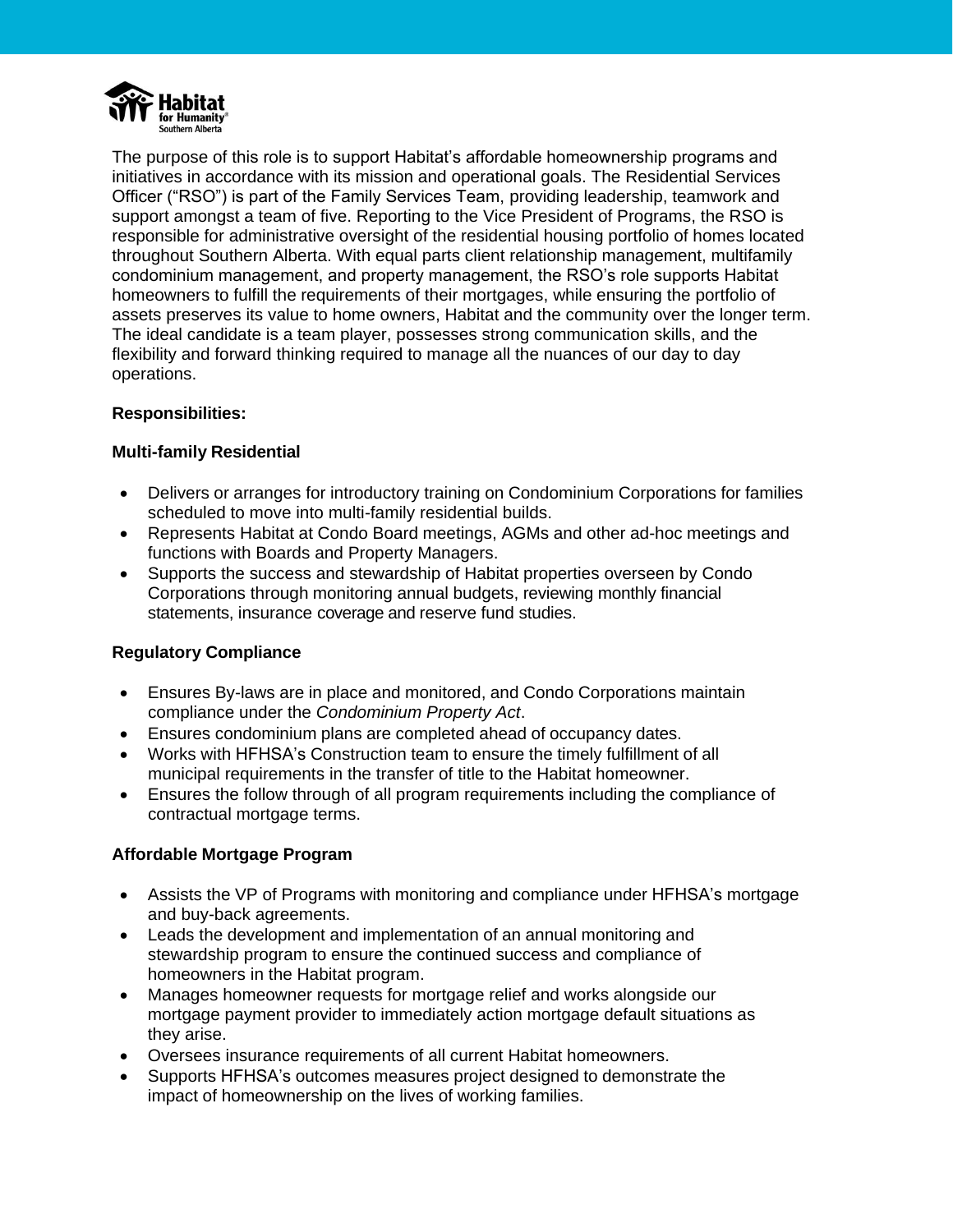

# **Asset Management**

- Administers the portfolio of vacant homes available for re-sale ensuring compliance with insurance requirements and by-laws, including arranging and monitoring all services and payment of associated fees.
- Investigates options for, and hires property managers for all new multi-family developments balancing quality and economy.
- Supports HFHSA's Construction team with homeowner occupancies and buybacks including pre and post move out inspections, warranty program, and structural risks.

# **Program Integrity and Quality Improvement**

- Assist with reporting function including homeowner data and demographics, statistics and prepares reports as required.
- Uses the departmental database to maintain files, records and reports on properties, condominium corporations and mortgages.
- Assists VP of Programs with annual monitoring and stewardship program supporting the evolution of Habitat's mortgage model and homeowner choice.
- Continually gathers Homeowner and Property Management feedback, and acts as a conduit of information between Construction and Family Services team members, leading conversations around program improvement.
- Assists VP of Programs to enhance policies and practices promoting affordable home ownership for families through the use of data and ground-level knowledge of the properties and families.
- $\bullet$

# **Consults with Leadership**

- Changes that impact strategic components or key initiatives of our current program or process.
- Receive new and unusual family requests.
- Concerns with any family applicant.
- For support and guidance on various situations or opportunities.

#### **Informs Leadership**

- When possessing information that would aid others to have, to correct misinformation.
- Anything that may have significant consequences; i.e. media, families, messaging.
- Anything that stakeholders or community may expect the CEO to know.
- Changes being made in established processes or collaborations.
- Relationship issues/opportunities.

# **Candidate Qualifications**

 Certification through RECA or BOMI in one or more of: Condominium Management (ACM, RCM), Residential Management (ARM), Property Management (CPM), Property